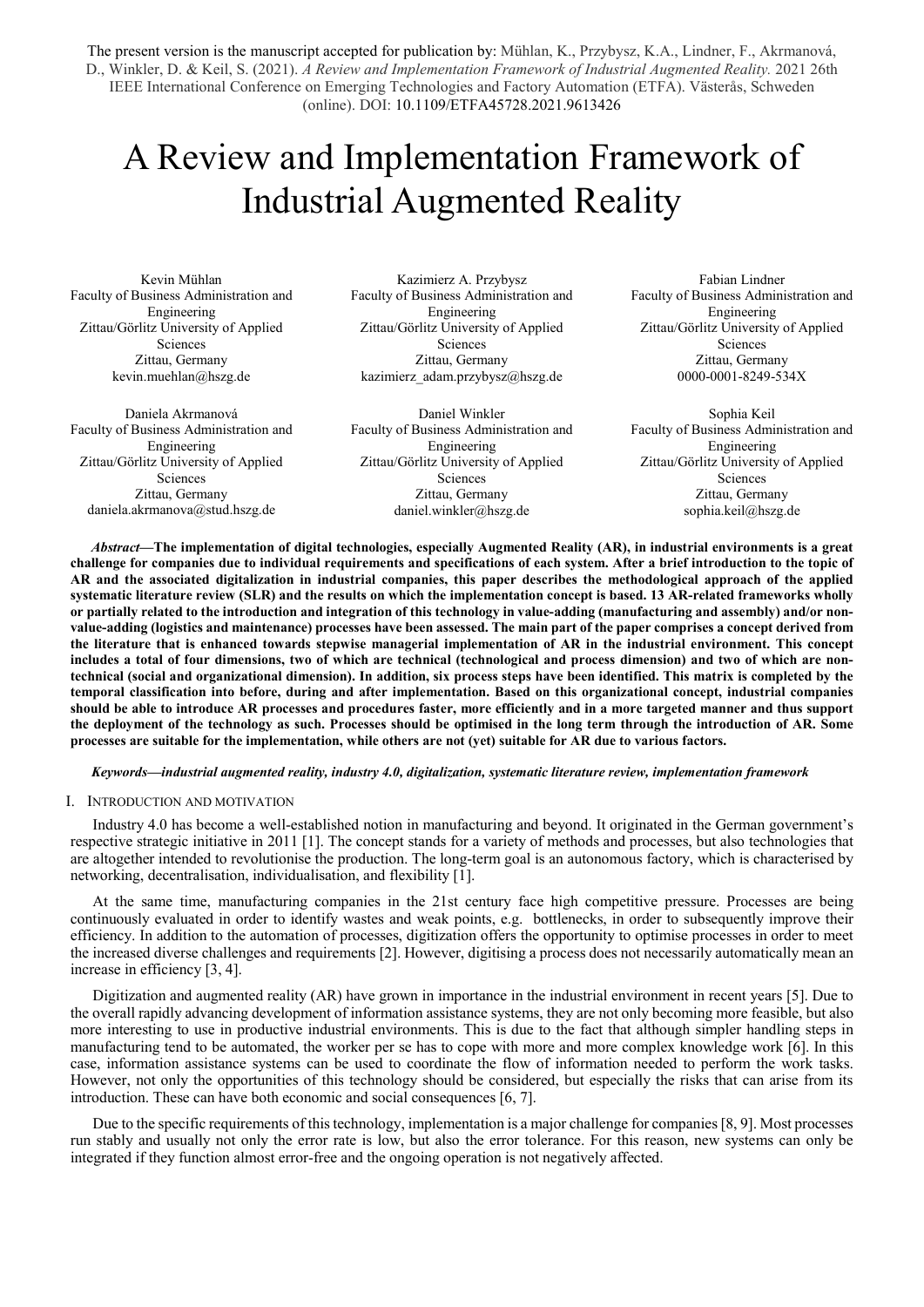Therefore, this paper aims to contribute to reducing the complexity of introducing augmented reality into productive industrial environments from the project management point of view. This is achieved by presenting a preliminary AR implementation framework, considering four dimensions (social, technology, process and organisation dimension).

#### II. METHODOLOGICAL APPROACH

Extensive planning approaches for the integration of new technologies in manufacturing companies have already been created and developed by other authors, e.g. [10, 11]. However, as already stated above, assistance systems, especially AR, have different specifications. Therefore, by means of a systematic literature review the state-of-the-art of existing frameworks on the topic of "AR implementation" in industrial companies has been examined in the first place. For the overview of existing frameworks, it was important if they show a sequence of steps (beginning to end of implementation) or if they refer to the general technology or individual areas of AR implementation instead. Papers only dealing with general technology and not considering the implementation beyond the basic theory statements were discarded from the analysis.

The SLR contains contributions from 2011 onwards, as this is the year in which the "Industry 4.0" initiative was launched. This stands for the intelligent linking of machines and processes. Data from machines can be visually and acoustically, and in some cases also haptically, processed and displayed in near-real time through AR, which is why the term Industry 4.0 is closely associated with information assistance systems [12].

As a result of the SLR, it was determined that there is currently no end-to-end framework for AR-specific implementation in industrial companies from a managerial point of view. There were a total of 13 publications that covered sub-areas of the concept and served as the basis for the implementation concept. As described in more detail in Section III, the framework contains a total of four dimensions, two of which are non-technical in nature (social and organisational dimension) and two of which are technical in nature (technological and process dimension). None of the identified publications considered simultaneously all of these four dimensions in a corresponding framework. Most of the publications [9, 13–18] have addressed only one of these four dimensions. The remaining five publications [19–24] have covered two of them each.

Reference [9] structures the main challenges for a successful implementation of AR, e.g. user acceptance or organisational challenges. In addition, the authors found differences between experienced and inexperienced users. Reference [20] gives guidance steps for developers of AR applications, but not for companies to help with an implementation. Also, [21] examines the implementation of the software rather than the overall construct of the implementation. Reference [14] provides a comprehensive overview of generic industrial AR use cases and associated benefits.

The approaches and concepts presented are less specific and do not provide a tangible guideline for the step-by-step implementation of AR in an industrial setting from a managerial point of view. Even general technology implementation concepts, some of which have a step-by-step sequence, e.g. [18, 19, 22], cannot map the specific requirements of AR processes, as topics such as employee training/acceptance, data protection and AR process design have been little researched, especially due to the novel nature of the technology. Nevertheless, there is a high demand for concepts for the implementation of AR processes. This is illustrated in particular by the years of publication of the identified publications. Approximately 70 percent of the references were published after 2019 (9 out of 13), almost 85 percent even if 2018 is included. To close this research gap and to generate added value for companies, a framework was derived and further enhanced to simplify the step-by-step implementation of AR in the industrial environment from a managerial point of view and to serve as a guide for companies to accelerate its introduction.

#### III. RESULTING FRAMEWORK

Based on general technology implementation ideas and the identified publications on AR implementation conceptions, our concept contains the following process steps:

- 1) Process selection
- 2) Technology selection
- 3) Realization
- 4) AR Implementation
- 5) Validation and evaluation
- 6) Maintenance/improvement

The six steps shown are to take place one after the other, but parts of a subsequent step may already be initiated if the previous step has not yet been fully completed. Moreover, the implementation concept is, according to the morphological box for generating an implementation strategy [25], to be understood as an approximate solution with an option for improvement with participative style of behaviour and with orientation to the maturity level relevant for introduction. Each step includes the four dimensions (social, technological, process and organisational). On the vertical level, activities and processes can be carried out in parallel. Basically, there is no repetition of steps 1–4 in this concept, as the steps are structured in such a way that all stakeholders involved are integrated into the process from the beginning and thus the selected processes (step 1) and technologies (step 2) do not have to be changed or adapted afterwards.

In addition, the framework was developed following the Deming cycle (Plan-Do-Check-Adjust), a method well known in management. The Deming cycle cares for the continuous improvement process, which is here especially of importance, whilst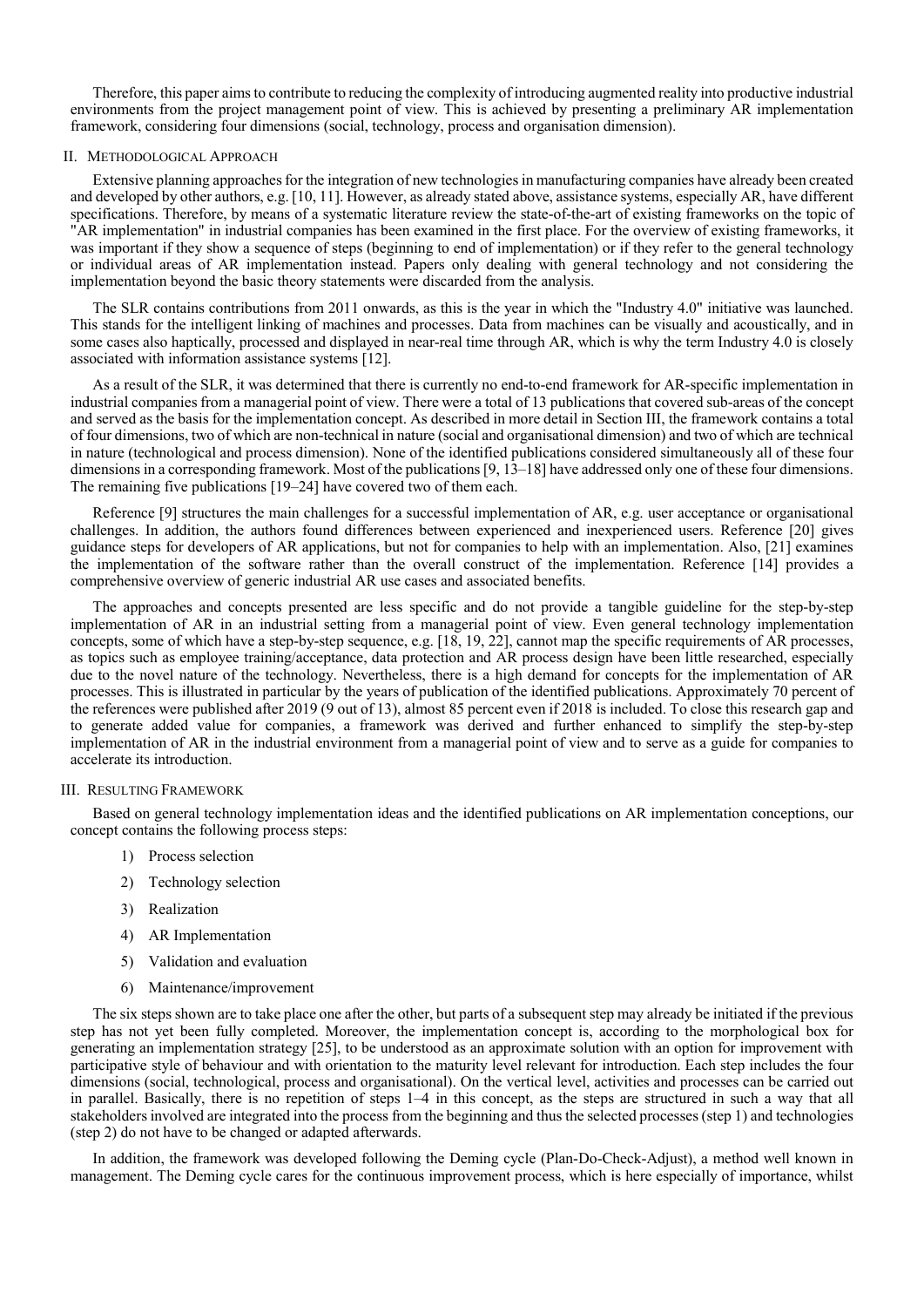the AR technology is quickly developing. However, the Deming cycle does not only care for the technology aspect in the framework. It is more to be understood to be of relevance for all dimensions, as the constant improvement is needed in all areas for each process. With the designed symbols, the current stage of the Deming cycle is empathised for each implementation step. Moreover, the special symbol empathises that by the two last implementation stages (which correspond to the last two Deming cycle stages) the actions are to be taken with the high frequency. Then, providing these steps after the implementation is of great importance for seeking and remaining high efficiency, and it has not been emphasised in any of the researched papers.



Fig. 1. Simplified depiction of the implementation framework for industrial AR (own figure).

Steps 1 and 2 lay the foundations for implementation. The first step is to select the process. There are processes that are too complex and variable to be suitable for enrichment with AR for the time being. Programming a suitable application and integrating it would require more human and financial resources. User acceptance, which plays a decisive role in implementation, should also not be neglected here. A process that does not immediately generate added value for employees can lead to frustration and aversion towards this technology. In particular, experienced staff may be hindered in their work with specific processes, rather than generating an advantage [9]. The current situation is defined and it is analysed which competences an employee must have in order to carry out the activities.

Furthermore, it must be analysed exactly which technology fits the selected process. There are processes, such as order picking, where the use of a HoloLens offers added value to the current state, but other solutions (e.g. Vuzix or Google Glass) fulfil the necessary requirements better and can enable an optimised target state, even though less technology was installed. Due to the rapidly advancing technological development, a comparison of providers should be made in any case. This is drawn up on the basis of the process selection, during which the first unsuitable models can already be eliminated.

During the realisation (step 3) of the project, the detailed implementation of the technology in the company is planned and prepared. This is the most important step to ensure successful integration. Among other things, the activities to be carried out in the process are defined here. Furthermore, this step is of relevance due to the establishment of the arrangements to prepare the employer for the implementation of AR technology, e.g. determination of the employer's training procedures. For this purpose, experiments are planned to be carried out in the following (see Outlook) in order to research the optimal training and further education method for Augmented Reality in an industrial environment. In addition, during the realisation (step 3), a catalogue of requirements for an application is planned to be created and then the programming of the application is to be carried out by an external provider or the implementation of an existing solution on the market. There are however only a few providers and existing solutions due to the fact that the technology is relatively recent. Legal framework conditions are considered and, if necessary, the selected process is restructured in order to comply with data protection guidelines, labor law regulations and health-related aspects. In addition, the tasks/responsibilities for the implementation are distributed within the company and all costs for an implementation are calculated and presented to the management level.

Once the decision has been made, the implementation is to be carried out in three phases: firstly, under laboratory conditions, then under real conditions, but without interfering with the running operation. In the final step is the integration into the running operation. Throughout the implementation, process data should be collected. Not only process KPIs such as costs, times and error rates should be measured, but also data on user acceptance, employee wellbeing, technology and process design and others.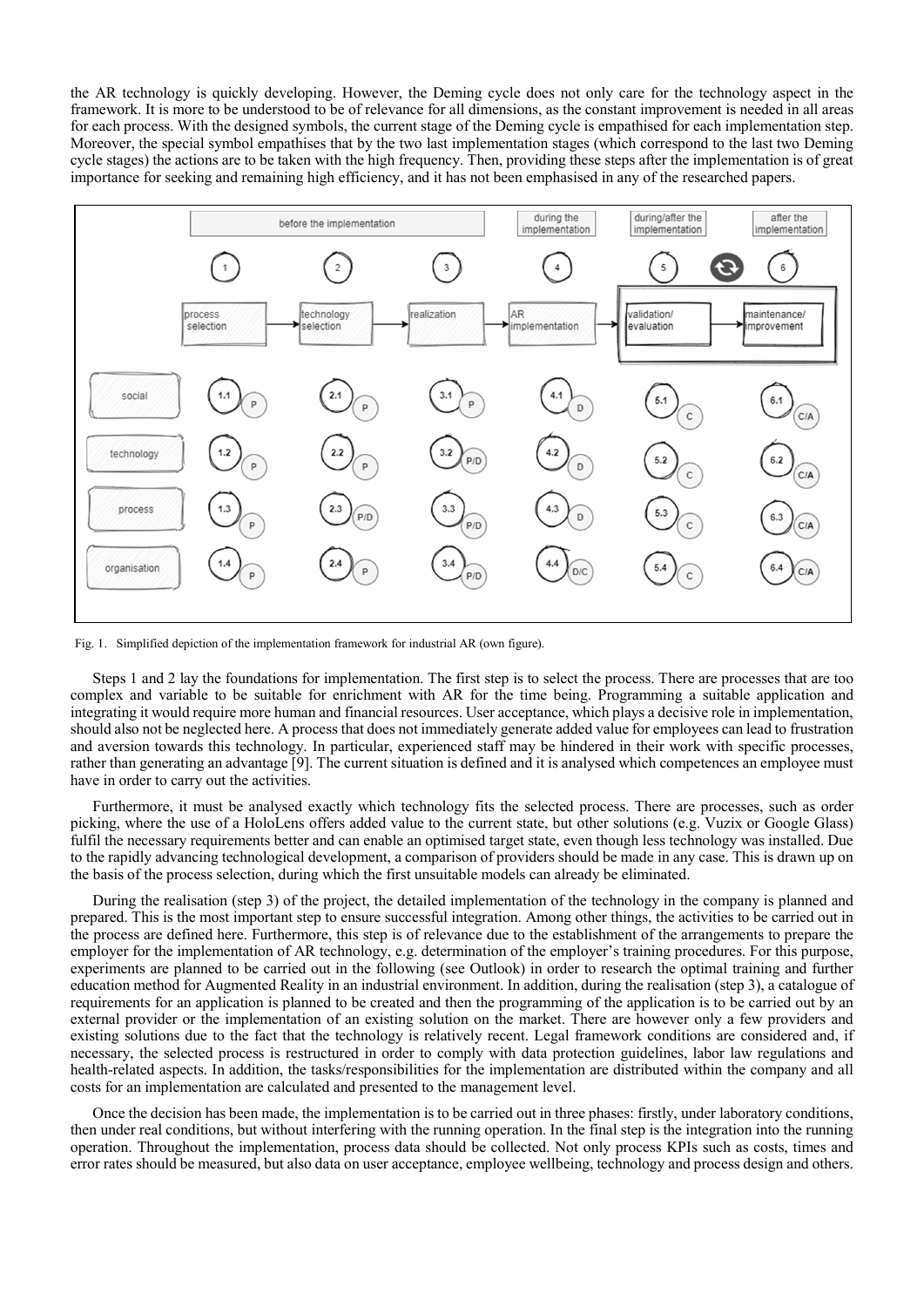Steps 5 and 6 take place after the implementation. The collected data is evaluated and, if necessary, weaknesses are identified in order to optimise the process. The last two steps have to be carried out continuously to ensure high quality and process stability. In Fig. 1, the simplified form of the framework is presented.

#### IV. CONCLUSION AND OUTLOOK

Due to increasingly complex processes and the increased cognitive demands on the work of operators, a need for information assistance systems has been identified in the first section. In addition, it has been found that there is an increased interest in AR solutions in industry. Therefore, in the second section of this paper, a systematic literature review was conducted on AR-related frameworks that address the introduction and integration of this technology into value-added and non-value-added processes. The result is that there is no complex and specific management-oriented framework for the step-by-step introduction of such a technology. Only few general organizational concepts have been created, but a specific framework is necessary, especially due to the fact that the technology is relatively recent and developing.

The evaluation of the concept presented in this paper is conducted in the semiconductor industry. All steps are applied considering the four dimensions presented. In addition to the evaluation through application in practice, a laboratory experiment is planned to be conducted. This addresses the training and further education of employees in the area of augmented reality and which form of training is best suited to generate a high level of user acceptance and thus influence a decisive success factor. The next steps include the further elaboration on individual dimensions of the framework (Fig. 1), implementation of the entire framework for evaluation and the theoretical analysis of training forms, the organisation and implementation of the experiments and subsequently the optimisation of the framework.

The biggest challenge of the framework is its application by companies from industry. Augmented reality is still a young technology, which stands out from other technologies due to its operation and range of functions. This offers many opportunities, but also risks. This framework can be used to minimise the risks on organizational level.

## ACKNOWLEDGEMENT

The Work underlying this publication was supported by the projects iDev40 and Power2Power. They are funded by the ECSEL Joint Undertaking (JU) under Grant Agreement Nos. 783163 and 826417. The JU is supported by the EU program for research and innovation Horizon 2020. The projects are co-funded by the consortium partners and national grants from Austria, Germany, including the Free States of Saxony and Thuringia, Belgium, Italy, Spain, Romania, Finland, Hungary, the Netherlands, Slovakia, and Switzerland. Parts of the work have also been funded by the German Federal Ministry of Education and Research (BMBF) under the grant number 03WIR2704. The responsibility for the content of this publication lies with the authors and does not necessarily reflect the opinion of the JU or the BMBF.this publication was supported by the projects iDev40 and Power2Power. They are funded by the ECSEL Joint Undertaking (JU) under Grant Agreement Nos. 783163 and 826417. The JU is supported by the EU program for research and innovation Horizon 2020. The projects are cofunded by the consortium partners and national grants from Austria, Germany, including the Free States of Saxony and Thuringia, Belgium, Italy, Spain, Romania, Finland, Hungary, the Netherlands, Slovakia, and Switzerland. Parts of the work have also been funded by the German Federal Ministry of Education and Research (BMBF) under the grant number 03WIR2704. The responsibility for the content of this publication lies with the authors and does not necessarily reflect the opinion of the JU or the BMBF.

#### **REFERENCES**

- [1] H. Kagermann, W. Wahlster and J. Helbig (2013): "Recommendations for implementing the strategic initiative INDUSTRIE 4.0. Final Report of the Industrie 4.0 Working Group. Securing the future of German manufacturing industry."
- [2] A. Hildebrandt, Alexandra and W. Landhäußer (Hg.) (2017): "CSR und Digitalisierung. Der digitale Wandel als Chance und Herausforderung für Wirtschaft und Gesellschaft." Berlin, Heidelberg: Springer Berlin Heidelberg; Imprint: Springer Gabler (Management-Reihe Corporate Social Responsibility).
- [3] A. Fleischmann, S. Oppl, W. Schmidt and W. C. Stary (2018): "Ganzheitliche Digitalisierung von Prozessen." Wiesbaden: Springer Fachmedien Wiesbaden.
- [4] D. Leeser (2020): "Digitalisierung in KMU kompakt. Compliance und IT-Security." 1st ed. 2020. Berlin, Heidelberg: Springer Berlin Heidelberg; Springer Vieweg (IT kompakt).
- [5] H. Orsolits and M. Lackner (Hg.) (2020): "Virtual Reality und Augmented Reality in der Digitalen Produktion." 1. Auflage 2020. Wiesbaden: Springer Fachmedien Wiesbaden.
- [6] S.K. Parker and G. Grote (2020): "Automation, Algorithms, and Beyond: Why Work Design Matters More Than Ever in a Digital World." In: Applied Psychology. DOI: 10.1111/apps.12241.
- [7] A. Mehler-Bicher and L. Steiger (2017): "Augmentierte und Virtuelle Realität." In: A. Hildebrandt and W. Landhäußer (Hg.): "CSR und Digitalisierung. Der digitale Wandel als Chance und Herausforderung für Wirtschaft und Gesellschaft." Berlin, Heidelberg: Springer Berlin Heidelberg; Imprint: Springer Gabler (Management-Reihe Corporate Social Responsibility), S. 127–142.
- [8] C. Schröder (2016): "The Challenges of Industry 4.0 for Small and Medium-sized Enterprises",.Expertise for the Friedrich-Ebert-Stiftung on the project a good society - social democracy #2017plus, Bonn.
- [9] T. Masood and J. Egger (2020): "Adopting augmented reality in the age of industrial digitalisation." In: Computers in Industry 115, S. 103112. DOI: 10.1016/j.compind.2019.07.002.